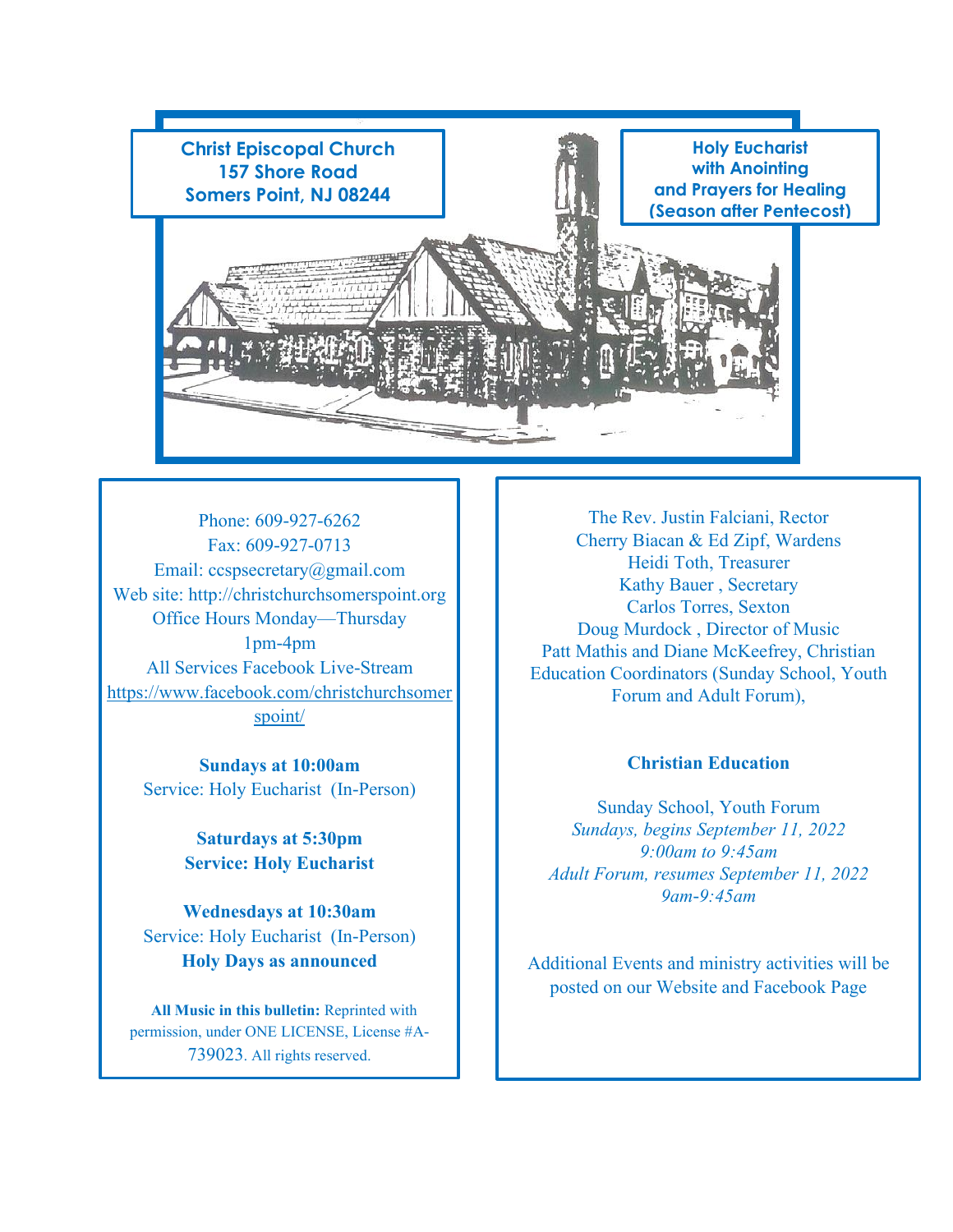*The Celebrant says*

Blessed be God: Father, Son, and Holy Spirit. *People* **And blessed be his kingdom, now and for ever. Amen.**

**(***when appointed)*

**The Gloria** 

**Glory to God in the highest, and peace to his people on earth.**

**Lord God, heavenly King, almighty God and Father, we worship you, we give you thanks, we praise you for your glory.**

**Lord Jesus Christ, only Son of the Father, Lord God, Lamb of God, you take away the sin of the world: have mercy on us; you are seated at the right hand of the Father: receive our prayer.**

**For you alone are the Holy One, you alone are the Lord, you alone are the Most High, Jesus Christ, with the Holy Spirit, in the glory of God the Father. Amen.**

*Celebrant* The Lord be with you. *People* **And also with you.** *Celebrant* Let us pray.

Collect of the Day

Or

Gracious God, we commend to your loving care all who suffer, especially those who come [here] seeking your healing grace [for themselves or others]. Give them patience and hope in their distress; strengthen and uphold them in mind and body; and grant, by your intervention, that all your people may be made whole according to your desire, through Jesus Christ, in the power of the Holy Spirit. Amen

## **The First Reading**

*At the conclusion of the reading:*

Reader: The Word of the Lord People: **Thanks be to God.**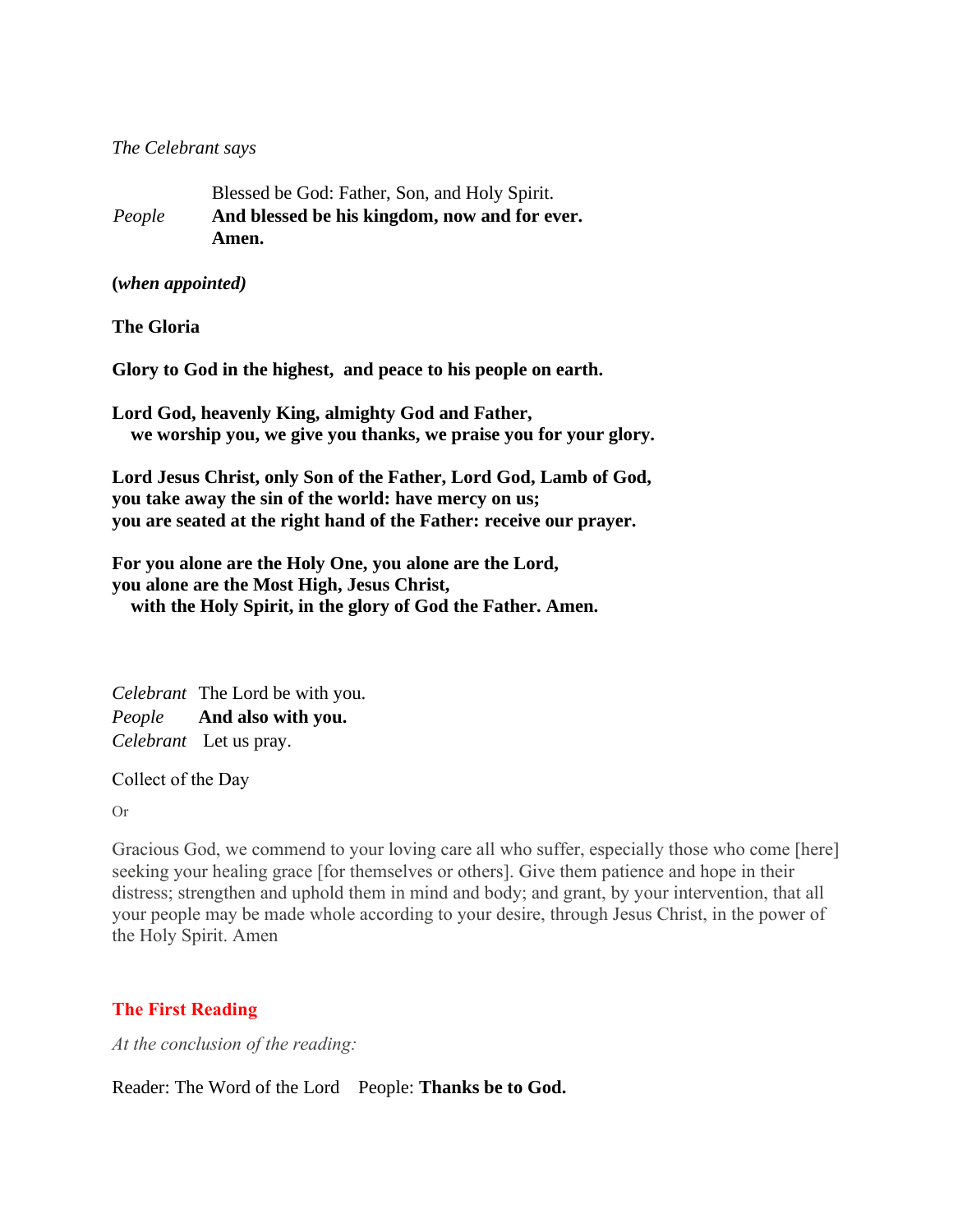# *Appointed Psalm or Canticle Or this*

**A Song of Judith** (*Judith 16:13-16*)

**I will sing a new song to my God, \* for you are great and glorious, wonderful in strength, invincible. Let the whole creation serve you, \* for you spoke and all things came into being. You sent your breath and it formed them, \* no one is able to resist your voice. Mountains and seas are stirred to their depths, \* rocks melt like wax at your presence. But to those who fear you, \* you continue to show mercy. No sacrifice, however fragrant, can please you, \* but whoever fears the Lord shall stand in your sight for ever.**

## **(If a 2nd Reading) The Second Reading**

*At the conclusion of the reading:*

Reader: The Word of the Lord People: **Thanks be to God.**

#### The Gospel

**The Holy Gospel of our Lord Jesus Christ according to \_\_\_\_\_\_\_\_**

#### People: **Glory to you, Lord Christ.**

*At the conclusion of the Gospel : Reader:* The Gospel of the Lord.

#### People: **Praise to you, Lord Christ.**

#### **The Sermon**

*On Major feast days:*

**The Nicene Creed**

**We believe in one God, the Father, the Almighty, maker of heaven and earth, of all that is, seen and unseen.**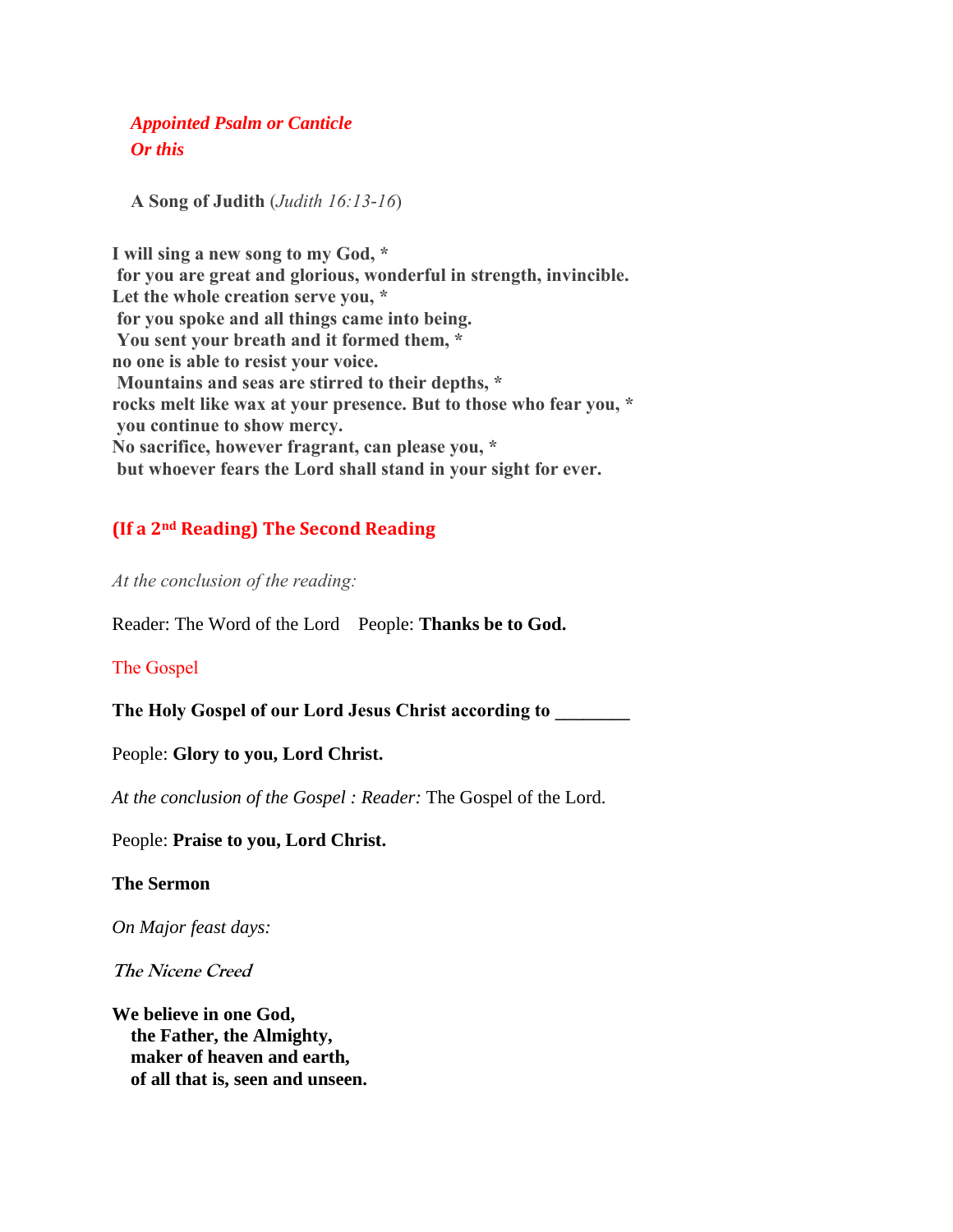**We believe in one Lord, Jesus Christ, the only Son of God, eternally begotten of the Father, God from God, Light from Light, true God from true God, begotten, not made, of one Being with the Father. Through him all things were made. For us and for our salvation he came down from heaven: by the power of the Holy Spirit he became incarnate from the Virgin Mary, and was made man. For our sake he was crucified under Pontius Pilate; he suffered death and was buried. On the third day he rose again in accordance with the Scriptures; he ascended into heaven and is seated at the right hand of the Father.**

 **He will come again in glory to judge the living and the dead, and his kingdom will have no end.**

**We believe in the Holy Spirit, the Lord, the giver of life, who proceeds from the Father and the Son. With the Father and the Son he is worshiped and glorified. He has spoken through the Prophets. We believe in one holy catholic and apostolic Church. We acknowledge one baptism for the forgiveness of sins. We look for the resurrection of the dead, and the life of the world to come. Amen.**

#### **A Litany of Healing**

*The Celebrant introduces the Litany with this bidding*

Let us name before God those for whom we offer our prayers.

*The People audibly name those for whom they are interceding.*

*A Person appointed then leads the Litany*

God the Father, your will for all people is health and salvation; *We praise you and thank you, O Lord.*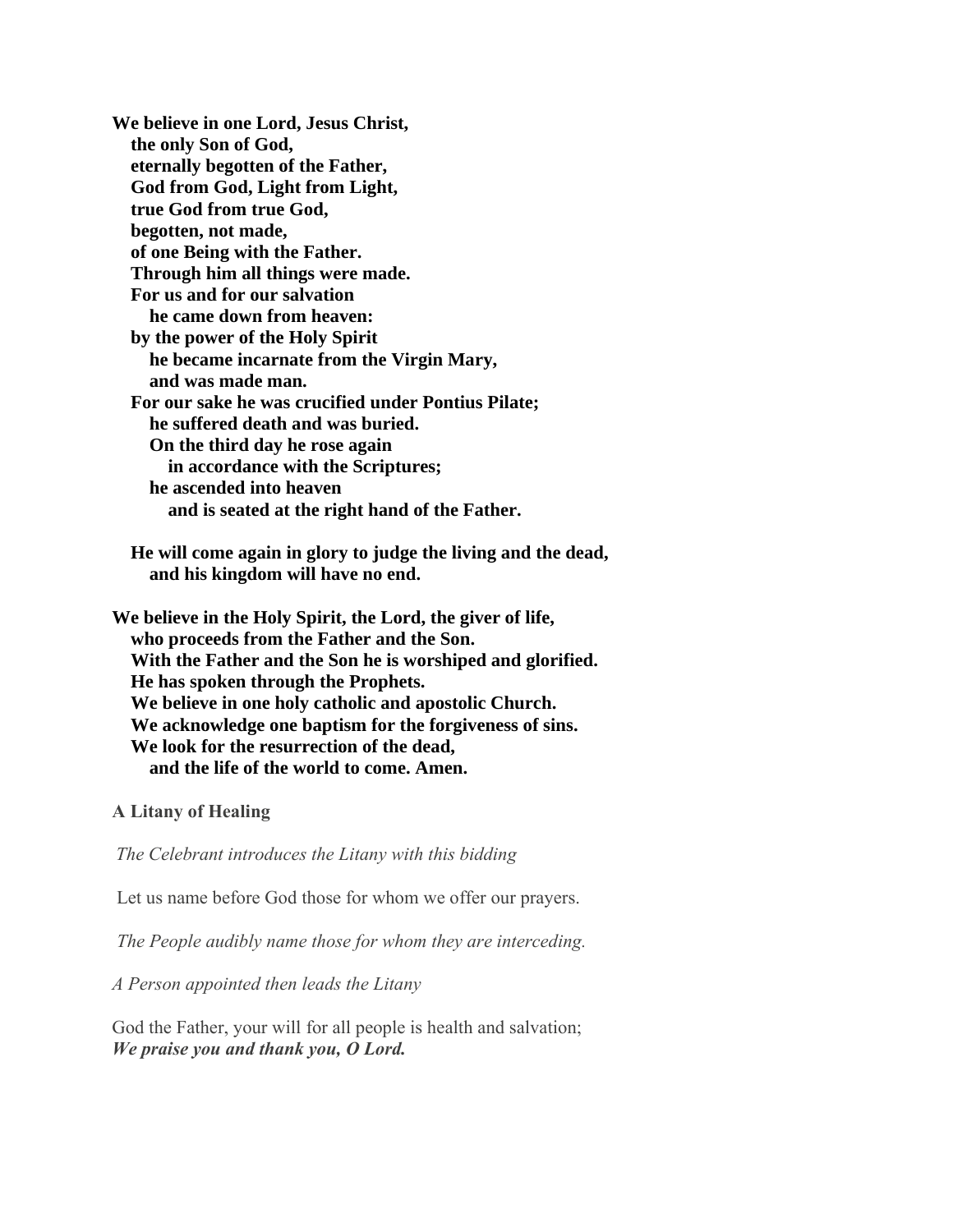God the Son, you came that we might have life, and might have it more abundantly; *We praise you and thank you, O Lord.*

God the Holy Spirit, you make our bodies the temple of your presence; *We praise you and thank you, O Lord.*

Holy Trinity, one God, in you we live and move and have our being; *We praise you and thank you, O Lord. Lord*,

Lord, grant your healing grace to all who are sick, injured, or disabled, that they may be made whole;

*Hear us, O Lord of life.*

Grant to all who seek your guidance, and to all who are lonely, anxious, or despondent, a knowledge of your will and an awareness of your presence; *Hear us, O Lord of life.*

Mend broken relationships, and restore those in emotional distress to soundness of mind and serenity of spirit; *Hear us, O Lord of life.*

Bless physicians, nurses, and all others who minister to the suffering, granting them wisdom and skill, sympathy and patience; *Hear us, O Lord of life.*

Grant to the dying peace and a holy death, and uphold by the grace and consolation of your Holy Spirit those who are bereaved; *Hear us, O Lord of life.*

Restore to wholeness whatever is broken by human sin, in our lives, in our nation, and in the world*; Hear us, O Lord of life.*

You are the Lord who does wonders: *You have declared your power among the peoples.*

With you, O Lord, is the well of life: *And in your light we see light.*

Hear us, O Lord of life: *Heal us, and make us whole.*

Let us pray.

*A period of silence follows.*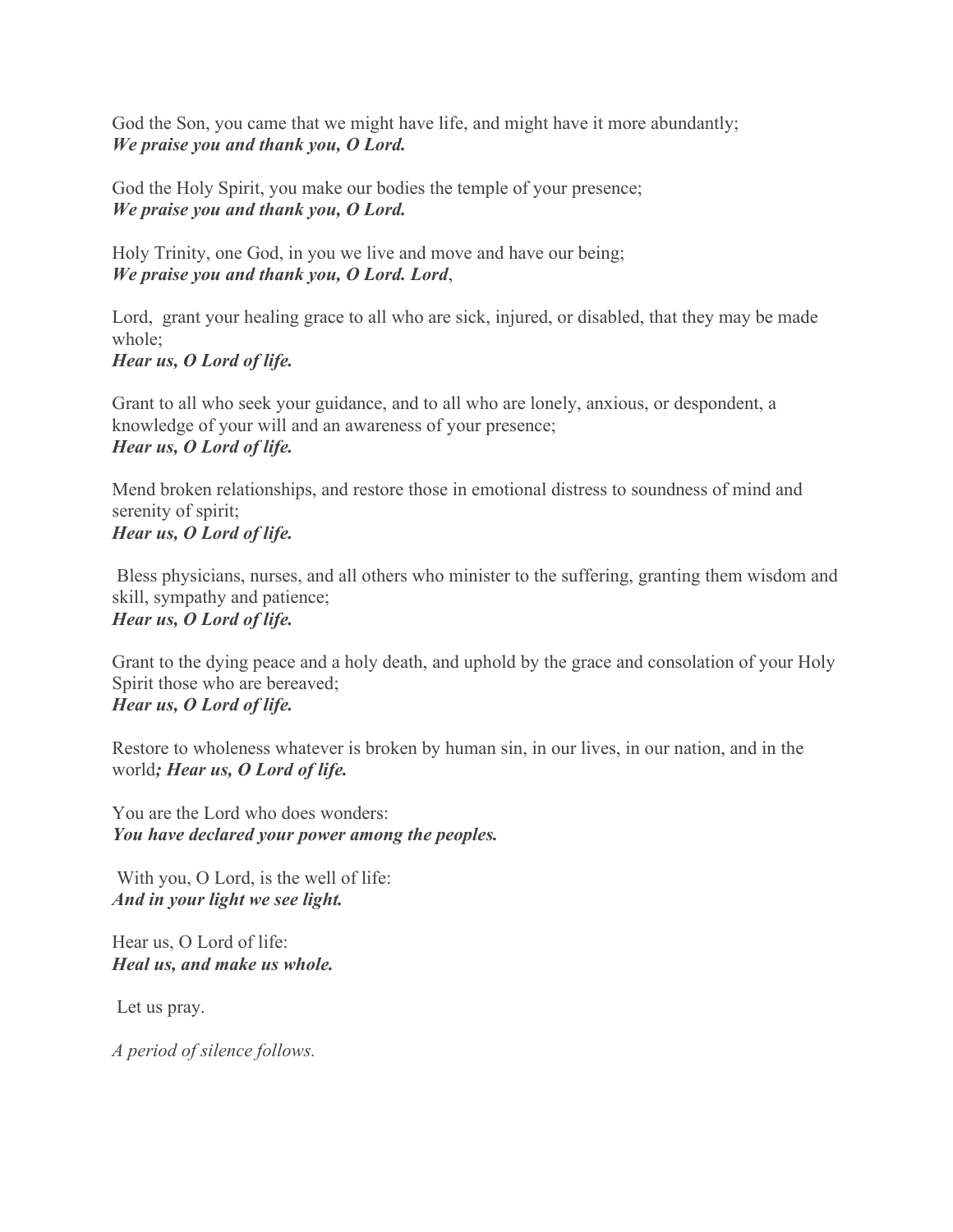Almighty God, giver of life and health: Send your blessing on all who are sick, and upon those who minister to them, that all weakness may be vanquished by the triumph of the risen Christ; who lives and reigns for ever and ever. Amen.

# **Confession of Need**

## *The Deacon or Celebrant says*

Let us confess our need for God's healing grace.

*Silence may be kept.*

#### *Minister and People*

**Compassionate God, we confess our weaknesses and our need for your strengthening touch. We confess that some illnesses stem from our own fault, while others are beyond our control. We turn to you, source of life, and ask in the name of our Savior Jesus Christ for the gifts of true healing and life in you. Amen.**

#### *The Bishop, when present, or the Priest, stands and says*

May the God of love visit you in your times of trial and weakness, and raise you to newness of life, through Jesus Christ, in the power of the Holy Spirit. Amen.

## **Laying on of Hands and Anointing**

The ministry of Jesus invites us to new life in God and with each other. In the laying on of hands and anointing we proclaim the Good News that God desires us to be healthy and one in the body of Christ. You are invited to offer yourself, whatever your sickness of spirit, mind, or body, and ask for healing and wholeness in the Name of the holy and undivided Trinity.

## *The Priest says*

N., I lay my hands upon you [and anoint you] in the name of our Savior Jesus Christ, praying you will be strengthened and filled with God's grace, that you may know the healing power of the Holy Spirit. Amen.

## *After the anointing*

As you are outwardly anointed with this holy oil, so may our loving God give you the inward anointing of the Holy Spirit. Of God's bounty, may your suffering be relieved, and your spirit, mind, and body restored to grace and peace. May all of us in the frailty of our flesh know God's healing and resurrecting power. Amen.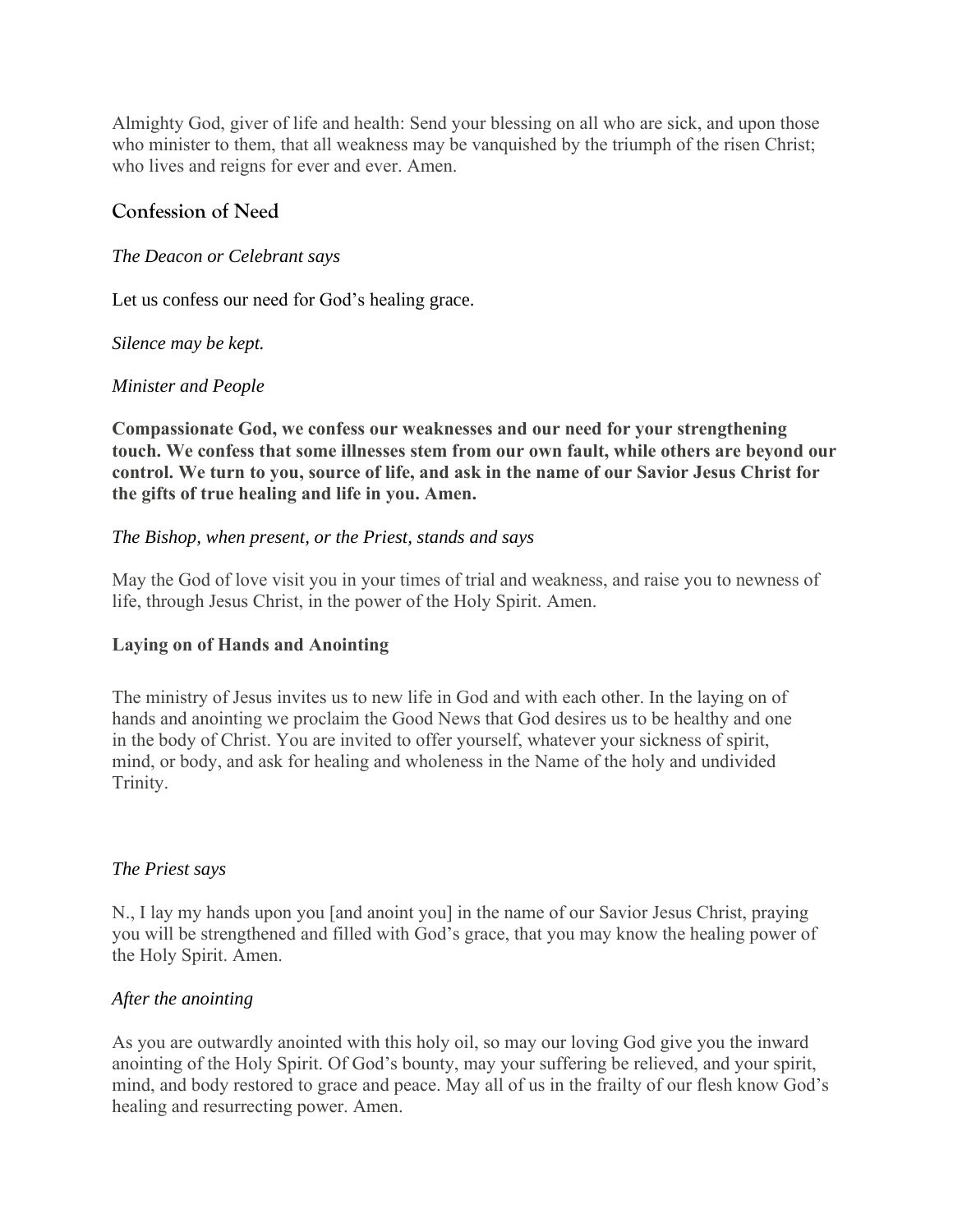## **The Peace**

*All stand. The Celebrant says to the people*

The peace of the Lord be always with you. *People* And also with you.

*Offertory Sentence:* "Thanks be to God, who gives victory through our Lord Jesus Christ." (1 Corinthians 15:57)

#### **The Eucharistic Prayer**

*The people remain standing. The Celebrant, whether bishop or priest, faces them and says*

*Celebrant:* The Lord be with you. *People*: **And also with you.** *Celebrant:* Lift up your hearts. *People:* **We lift them to the Lord.** *Celebrant:* Let us give thanks to the Lord our God. *People:* **It is right to give our thanks and praise.**

#### *Celebrant:*

We praise you and we bless you, holy and gracious God, source of life abundant. From before time you made ready the creation. Your Spirit moved over the deep and brought all things into being: sun, moon, and stars; earth, winds, and waters; and every living thing. You made us in your image, and taught us to walk in your ways. But we rebelled against you, and wandered far away; and yet, as a mother cares for her children, you would not forget us. Time and again you called us to live in the fullness of your love. And so this day we join with Saints and Angels in the chorus of praise that rings through eternity, lifting our voices to magnify you as we (say):

#### *Sanctus:*

**Holy, Holy, Holy Lord, God of power and might, heaven and earth are full of your glory. Hosanna in the highest. Blessed is he who comes in the name of the Lord. Hosanna in the highest.**

#### *The Celebrant continues*

Glory and honor and praise to you, holy and living God. To deliver us from the power of sin and death and to reveal the riches of your grace, you looked with favor upon Mary, your willing servant, that she might conceive and bear a son, Jesus the holy child of God. Living among us,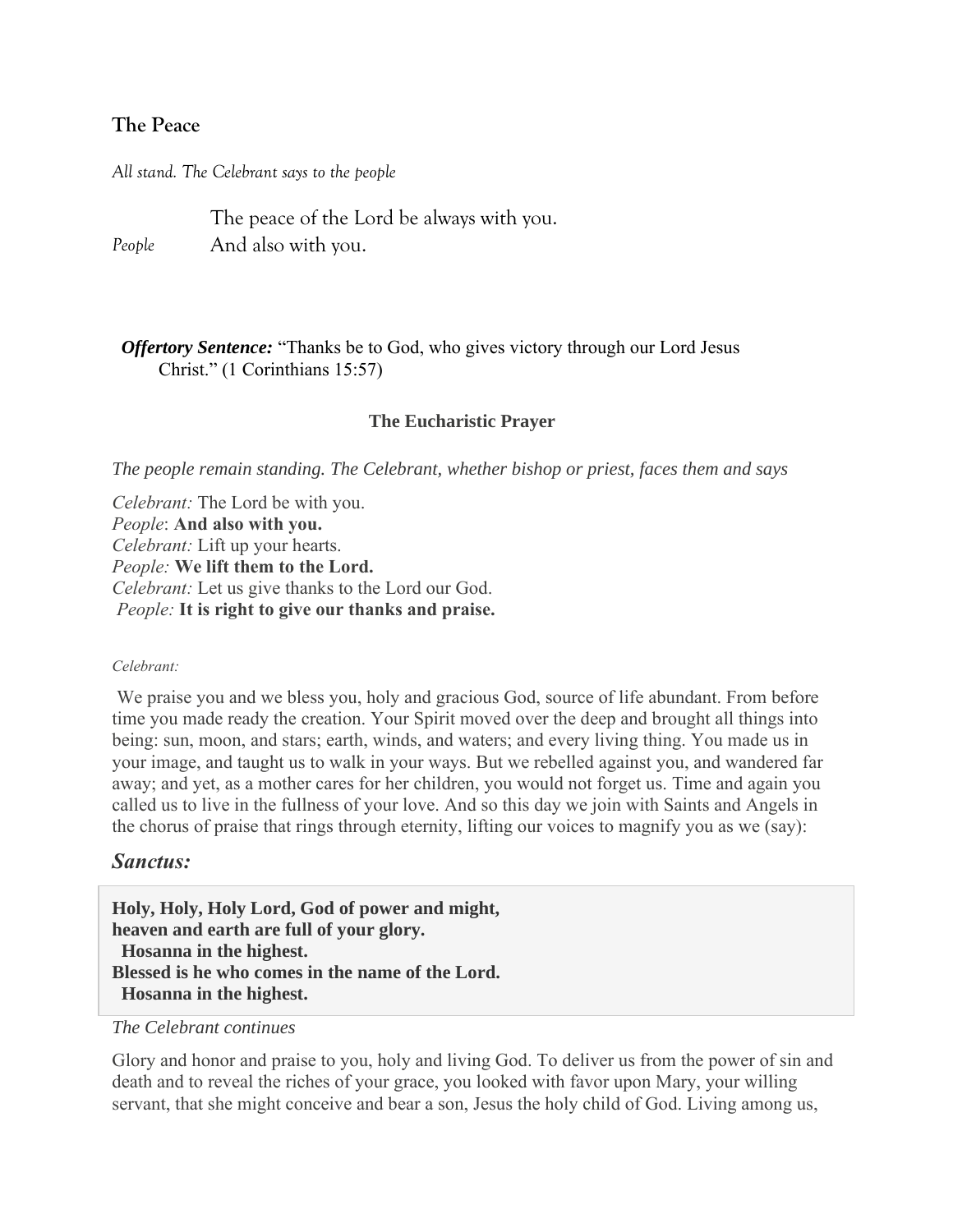Jesus loved us. He broke bread with outcasts and sinners, healed the sick, and proclaimed good news to the poor. He yearned to draw all the world to himself yet we were heedless of his call to walk in love. Then, the time came for him to complete upon the cross the sacrifice of his life, and to be glorified by you.

*At the following words concerning the bread, the Celebrant is to hold it, or lay a hand upon it; and at the words concerning the cup, to hold or place a hand upon the cup and any other vessel containing the wine to be consecrated.*

On the night before he died for us, Jesus was at table with his friends. He took bread, gave thanks to you, broke it, and gave it to them, and said:

"Take, eat: This is my Body, which is given for you. Do this for the remembrance of me."

As supper was ending, Jesus took the cup of wine. Again, he gave thanks to you, gave it to them, and said:

"Drink this, all of you: This is my Blood of the new Covenant, which is poured out for you and for all for the forgiveness of sins. Whenever you drink it, do this for the remembrance of me."

Now gathered at your table, O God of all creation, and remembering Christ, crucified and risen, who was and is and is to come, we offer to you our gifts of bread and wine, and ourselves, a living sacrifice.

Pour out your Spirit upon these gifts that they may be the Body and Blood of Christ.

Breathe your Spirit over the whole earth and make us your new creation, the Body of Christ given for the world you have made. In the fullness of time bring us, with all your saints, from every tribe and language and people and nation, to feast at the banquet prepared from the foundation of the world.

Through Christ and with Christ and in Christ, in the unity of the Holy Spirit, to you be honor, glory, and praise, for ever and ever. **AMEN.**

And now, as our Savior Christ has taught us, we are bold to say,

**Our Father, who art in heaven, hallowed be thy Name, thy kingdom come, thy will be done, on earth as it is in heaven. Give us this day our daily bread. And forgive us our trespasses, as we forgive those who trespass against us. And lead us not into temptation, but deliver us from evil. For thine is the kingdom, and the power, and the glory, for ever and ever. Amen.**

**The Fraction**